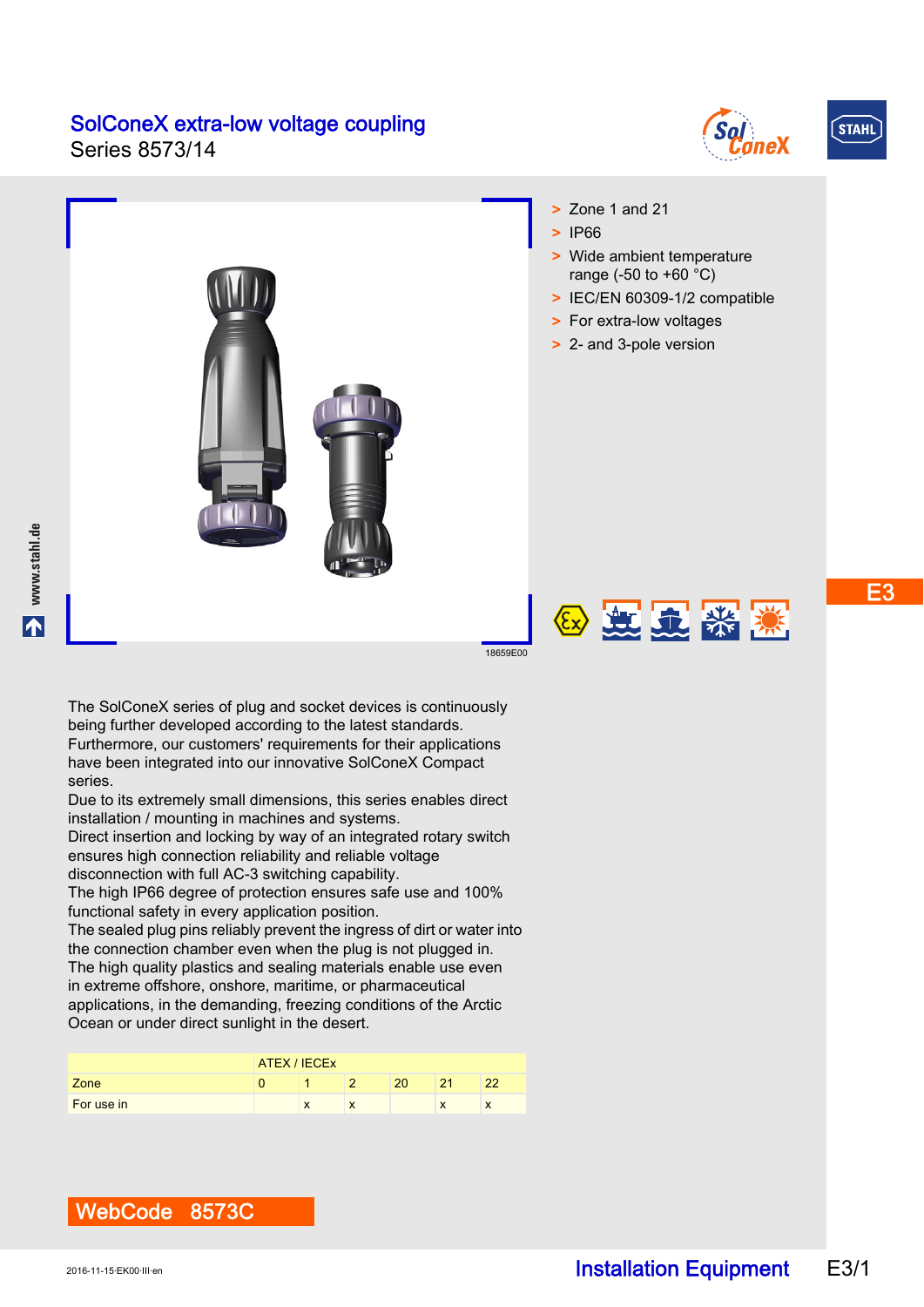Series 8573/14



| <b>Selection Table</b>                                 |                    |                                                                               |                                                            |           |    |              |          |        |  |  |
|--------------------------------------------------------|--------------------|-------------------------------------------------------------------------------|------------------------------------------------------------|-----------|----|--------------|----------|--------|--|--|
| Version                                                | No. of<br>poles    | Voltage                                                                       | Colour<br>code                                             | Frequency | h  | Order number | Art. no. | Weight |  |  |
|                                                        |                    | [V]                                                                           |                                                            | Hz        |    |              |          | kg     |  |  |
| SolConeX extra-low                                     |                    | 2025                                                                          | violet                                                     | 50 and 60 | 00 | 8573/14-200  | 243182   | 0.300  |  |  |
| voltage coupling                                       |                    | 2025                                                                          | violet                                                     | DC        | 10 | 8573/14-210  | 243188   | 0.300  |  |  |
|                                                        |                    | 20  25                                                                        | green                                                      | 400-500   | 11 | 8573/14-211  | 243186   | 0.300  |  |  |
|                                                        | 18510E00           | 2050                                                                          | green                                                      | 300       | 02 | 8573/14-202  | 243183   | 0.300  |  |  |
|                                                        |                    | 2050                                                                          | green                                                      | 400       | 03 | 8573/14-203  | 243184   | 0.300  |  |  |
|                                                        |                    | 2050                                                                          | green                                                      | 100-200   | 04 | 8573/14-204  | 243185   | 0.300  |  |  |
|                                                        |                    | 40  50                                                                        | light grey                                                 | 50 and 60 | 12 | 8573/14-212  | 243187   | 0.300  |  |  |
|                                                        |                    | 2025                                                                          | violet                                                     | 50 and 60 | 00 | 8573/14-300  | 243175   | 0.300  |  |  |
|                                                        |                    | 20  25                                                                        | green                                                      | 400-500   | 11 | 8573/14-311  | 243179   | 0.300  |  |  |
| 18654E00                                               |                    | 2050                                                                          | green                                                      | 300       | 02 | 8573/14-302  | 243176   | 0.300  |  |  |
|                                                        | 06199E00<br>3P     | 2050                                                                          | green                                                      | 400       | 03 | 8573/14-303  | 243177   | 0.300  |  |  |
|                                                        |                    | 2050                                                                          | green                                                      | 100-200   | 04 | 8573/14-304  | 243178   | 0.300  |  |  |
|                                                        |                    | 40  50                                                                        | light grey                                                 | 50 and 60 | 12 | 8573/14-312  | 243180   | 0.300  |  |  |
| SolConeX extra-low                                     |                    | 2025                                                                          | violet                                                     | 50 and 60 | 00 | 8573/12-200  | 243197   | 0.300  |  |  |
| voltage plug                                           |                    | 2025                                                                          | violet                                                     | DC        | 10 | 8573/12-210  | 243203   | 0.300  |  |  |
|                                                        |                    | 20  25                                                                        | green                                                      | 400-500   | 11 | 8573/12-211  | 243201   | 0.300  |  |  |
|                                                        | 18509E00           | 20  50                                                                        | green                                                      | 300       | 02 | 8573/12-202  | 243198   | 0.300  |  |  |
|                                                        |                    | 2050                                                                          | green                                                      | 400       | 03 | 8573/12-203  | 243199   | 0.300  |  |  |
|                                                        |                    | 2050                                                                          | green                                                      | 100-200   | 04 | 8573/12-204  | 243200   | 0.300  |  |  |
|                                                        |                    | 40  50                                                                        | light grey                                                 | 50 and 60 | 12 | 8573/12-212  | 243202   | 0.300  |  |  |
| 18656E00                                               |                    | 2025                                                                          | violet                                                     | 50 and 60 | 00 | 8573/12-300  | 243190   | 0.300  |  |  |
|                                                        |                    | 2025                                                                          | green                                                      | 400-500   | 11 | 8573/12-311  | 243194   | 0.300  |  |  |
|                                                        |                    | $20 \ldots 50$                                                                | green                                                      | 300       | 02 | 8573/12-302  | 243191   | 0.300  |  |  |
|                                                        | 09193E00<br>3 P    | 2050                                                                          | green                                                      | 400       | 03 | 8573/12-303  | 243192   | 0.300  |  |  |
|                                                        |                    | 2050                                                                          | green                                                      | 100-200   | 04 | 8573/12-304  | 243193   | 0.300  |  |  |
|                                                        |                    | 4050                                                                          | light grey                                                 | 50 and 60 | 12 | 8573/12-312  | 243195   | 0.300  |  |  |
|                                                        |                    |                                                                               |                                                            |           |    |              |          |        |  |  |
| <b>Explosion Protection</b><br>Global (IECEx)          |                    |                                                                               |                                                            |           |    |              |          |        |  |  |
| Gas and dust                                           |                    | <b>IECEx PTB 16.0029</b>                                                      |                                                            |           |    |              |          |        |  |  |
|                                                        |                    | Ex db eb IIC T6 Gb                                                            |                                                            |           |    |              |          |        |  |  |
| Europe (ATEX)                                          |                    | Ex tb IIIC T70 °C Db                                                          |                                                            |           |    |              |          |        |  |  |
| Gas and dust                                           |                    | PTB 16 ATEX 1017                                                              |                                                            |           |    |              |          |        |  |  |
|                                                        |                    | <b>«</b> » II 2 G Ex db eb IIC T6 Gb                                          |                                                            |           |    |              |          |        |  |  |
|                                                        |                    |                                                                               | $\langle \overline{x} \rangle$ II 2 D Ex tb IIIC T70 °C Db |           |    |              |          |        |  |  |
| <b>Certifications and certificates</b><br>Certificates | <b>IECEX, ATEX</b> |                                                                               |                                                            |           |    |              |          |        |  |  |
| <b>Technical Data</b>                                  |                    |                                                                               |                                                            |           |    |              |          |        |  |  |
| Electrical data                                        |                    |                                                                               |                                                            |           |    |              |          |        |  |  |
| Rated operational voltage<br>Frequency                 |                    | max. 50 V<br>0 to 60 Hz (for frequencies > 100 Hz reduction to 12 A required) |                                                            |           |    |              |          |        |  |  |
| Voltage tolerance                                      |                    | $-10+6%$                                                                      |                                                            |           |    |              |          |        |  |  |
| Utilization category                                   |                    | AC-3: 50 V / 16 A                                                             |                                                            |           |    |              |          |        |  |  |
|                                                        |                    | DC-1: 50 V / 16 A<br>DC-13: 50 V / 16 A                                       |                                                            |           |    |              |          |        |  |  |
| Rated insulation voltage                               |                    | 550 V                                                                         |                                                            |           |    |              |          |        |  |  |
| Back-up fuse<br>without thermal                        |                    | 16 A gG                                                                       |                                                            |           |    |              |          |        |  |  |
| protection<br>with thermal protection                  |                    | 35 A gG                                                                       |                                                            |           |    |              |          |        |  |  |

# E3/2 Installation Equipment 2016-11-15 EK00·III·en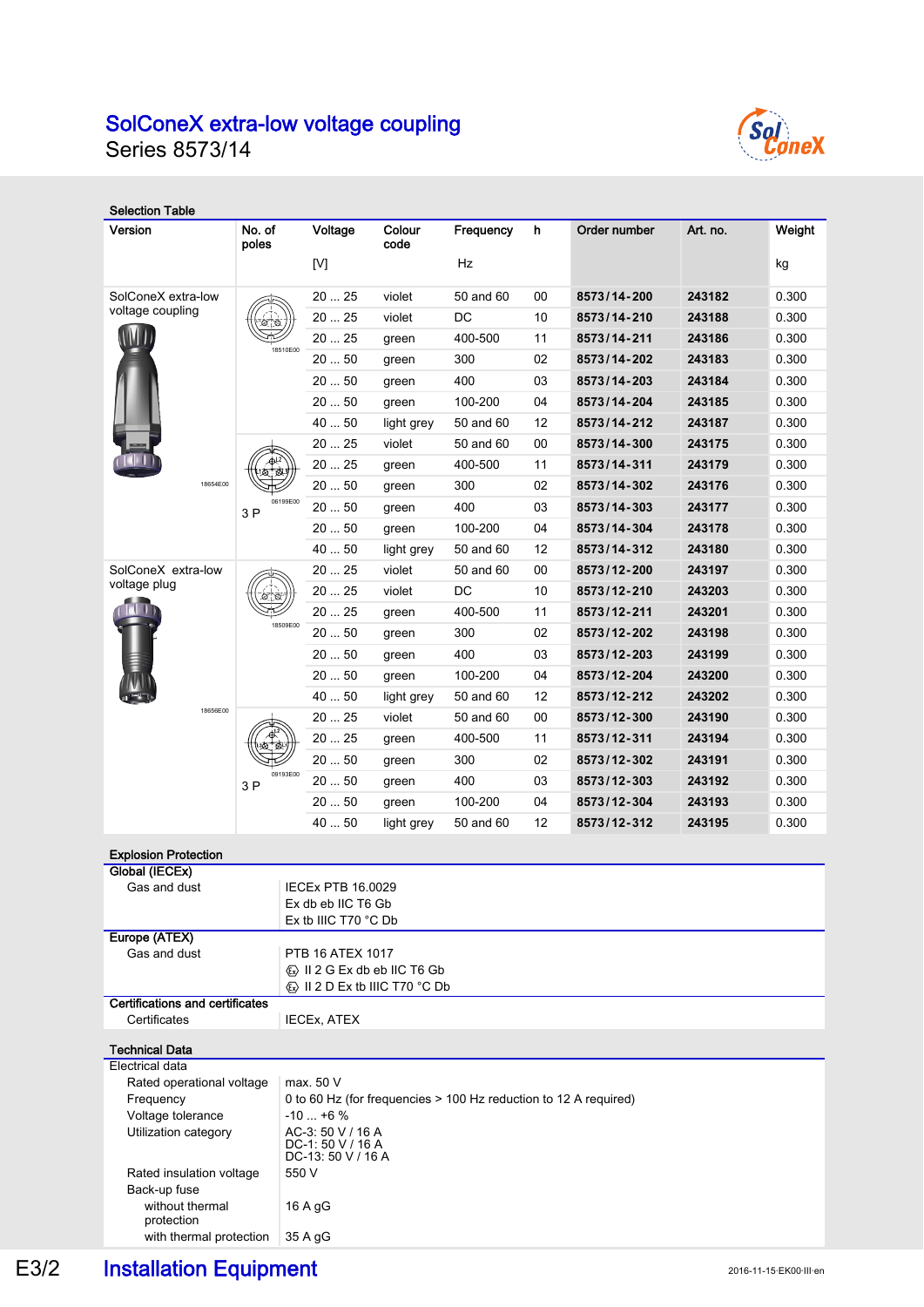





| <b>Technical Data</b>               |                                                                                                  |                                                   |                     |  |  |  |  |  |
|-------------------------------------|--------------------------------------------------------------------------------------------------|---------------------------------------------------|---------------------|--|--|--|--|--|
| Ambient conditions                  |                                                                                                  |                                                   |                     |  |  |  |  |  |
| Ambient temperature                 | -50 to +60 $^{\circ}$ C<br>-40 to +60 °C, optional (silicone-free)                               |                                                   |                     |  |  |  |  |  |
|                                     | Temperature class                                                                                | Current                                           | Ambient temperature |  |  |  |  |  |
|                                     | T <sub>6</sub>                                                                                   | 16 A $[2.5 \text{ mm}^2]$                         | Ta = $40 °C$        |  |  |  |  |  |
|                                     |                                                                                                  | 12 A [2.5 mm <sup>2</sup> ]                       | Ta = $55^{\circ}$ C |  |  |  |  |  |
|                                     |                                                                                                  | 10 A $[2.5$ mm <sup>2</sup> ]                     | Ta = $60 °C$        |  |  |  |  |  |
| Mechanical data                     |                                                                                                  |                                                   |                     |  |  |  |  |  |
| Number of poles                     | 2P/3P                                                                                            |                                                   |                     |  |  |  |  |  |
| Enclosure material                  | Polyamide, glass fibre reinforced                                                                |                                                   |                     |  |  |  |  |  |
| Degree of protection                | IP66 acc. to IEC/EN 60529                                                                        |                                                   |                     |  |  |  |  |  |
| Connection type                     | Screw terminals                                                                                  |                                                   |                     |  |  |  |  |  |
| Connection cross-section            | Solid                                                                                            | 1 x 0.75 mm <sup>2</sup> to 2 x 4 mm <sup>2</sup> |                     |  |  |  |  |  |
|                                     | $1 \times 0.75$ mm <sup>2</sup> to 2 x 4 mm <sup>2</sup><br>Finely stranded                      |                                                   |                     |  |  |  |  |  |
|                                     | $1 \times 0.75$ mm <sup>2</sup> to 2 x 4 mm <sup>2</sup><br>Finely stranded with core end sleeve |                                                   |                     |  |  |  |  |  |
| Weight                              | 0.300 kg                                                                                         |                                                   |                     |  |  |  |  |  |
| Service life                        | > 5,000 switching cycles (electrical and mechanical) acc. to IEC/EN 60309-1                      |                                                   |                     |  |  |  |  |  |
| Tightening torque                   | Terminals: 1.2 Nm<br>Enclosure screws: 1.0 Nm                                                    |                                                   |                     |  |  |  |  |  |
| Cable entries                       |                                                                                                  |                                                   |                     |  |  |  |  |  |
| Coupling and plug<br>cable diameter | 8 to 18 mm                                                                                       |                                                   |                     |  |  |  |  |  |
|                                     | Ring $1 + 2 + 3 + 4$                                                                             | 8 to 11 mm                                        |                     |  |  |  |  |  |
|                                     | $Ring 2 + 3 + 4$                                                                                 | 11 to 15 mm                                       |                     |  |  |  |  |  |
|                                     | $Ring 3 + 4$                                                                                     | 15 to 18 mm                                       |                     |  |  |  |  |  |

#### Arrangement of earth contact sleeves

Accessories and Spare Parts

16708E00



| Designation<br>Figure<br>Description<br>Art. no.                                                    | Weight |
|-----------------------------------------------------------------------------------------------------|--------|
|                                                                                                     | kg     |
| 257439<br>Retrofittable dust protection for 2-/3-pole sockets.<br>Dust cover<br>Ľ<br>dl<br>18324E00 | 0.100  |